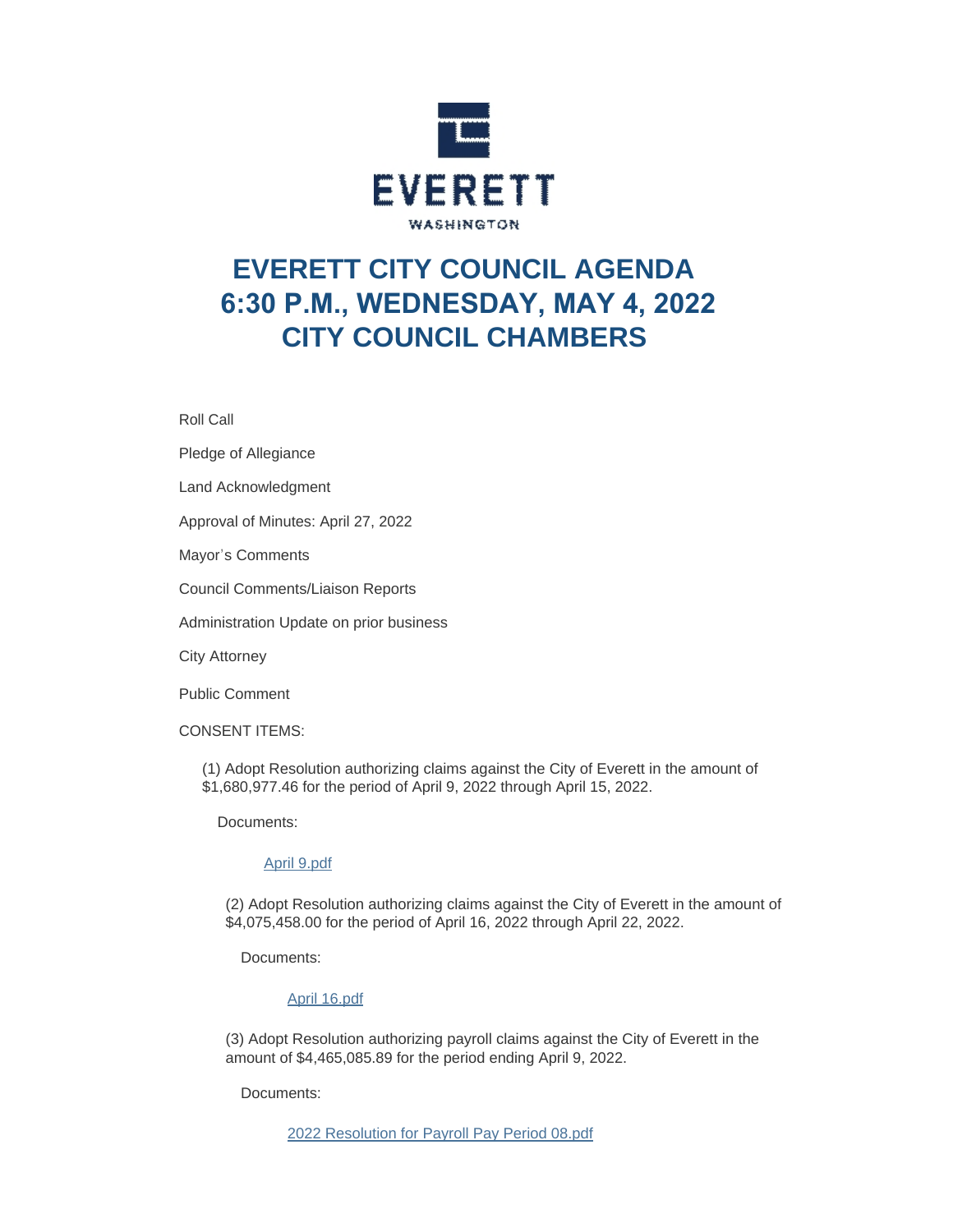(4) Authorize the Mayor to sign Amendment No. 1 to Agreement No. AQTRNBUS-1719- COE-00005 between the State of Washington Department of Ecology and City of Everett.

Documents:

### [Dept of Ecology-1.pdf](https://www.everettwa.gov/AgendaCenter/ViewFile/Item/13714?fileID=80846)

(5) Authorize the Mayor to sign Amendment No. 1 to the Interagency Agreement with Washington Traffic Safety Commission regarding the 2022 High Visibility Enforcement Grant.

Documents:

#### **[High Visibility Enforcement.pdf](https://www.everettwa.gov/AgendaCenter/ViewFile/Item/13715?fileID=80847)**

(6) Authorize Call for Bids for the Interurban Trail to YMCA Pedestrian Improvements Project.

Documents:

## [YMCA trail.pdf](https://www.everettwa.gov/AgendaCenter/ViewFile/Item/13716?fileID=80848)

(7) Authorize the Mayor to sign Amendment No. 2 to the Vera Clinic Agreement to add post-job offer physicals as a clinic service.

Documents:

#### [Vera Clinic post.pdf](https://www.everettwa.gov/AgendaCenter/ViewFile/Item/13717?fileID=80849)

(8) Authorize the Mayor to sign the letter directing Missionsquare (formerly ICMA-RC) to process and administer emergency withdrawal requests on behalf of participants in the City of Everett's 457(b) deferred compensation plan.

Documents:

#### [MissionSquare.pdf](https://www.everettwa.gov/AgendaCenter/ViewFile/Item/13718?fileID=80850)

#### PROPOSED ACTION ITEMS:

(9) CB 2204-14 – 1st Reading – Adopt the Proposed Ordinance amending Ordinance No. 3136-09 and reading Ordinance No. 2682-03. (3rd and final reading on 5-18-22).

Documents:

# [CB 2204-14.pdf](https://www.everettwa.gov/AgendaCenter/ViewFile/Item/13720?fileID=80852)

ACTION ITEMS:

(10) Select IMCO General Construction as Design Builder, Award and Authorize the Mayor to sign the Design Build contract for the Water Filter Plant Phase 2 Capital Upgrades Project to IMCO General Construction in the amount of \$2,723,318.68, in substantially the form provided.

Documents:

[Water Filter Plant Phase 2.pdf](https://www.everettwa.gov/AgendaCenter/ViewFile/Item/13719?fileID=80851)